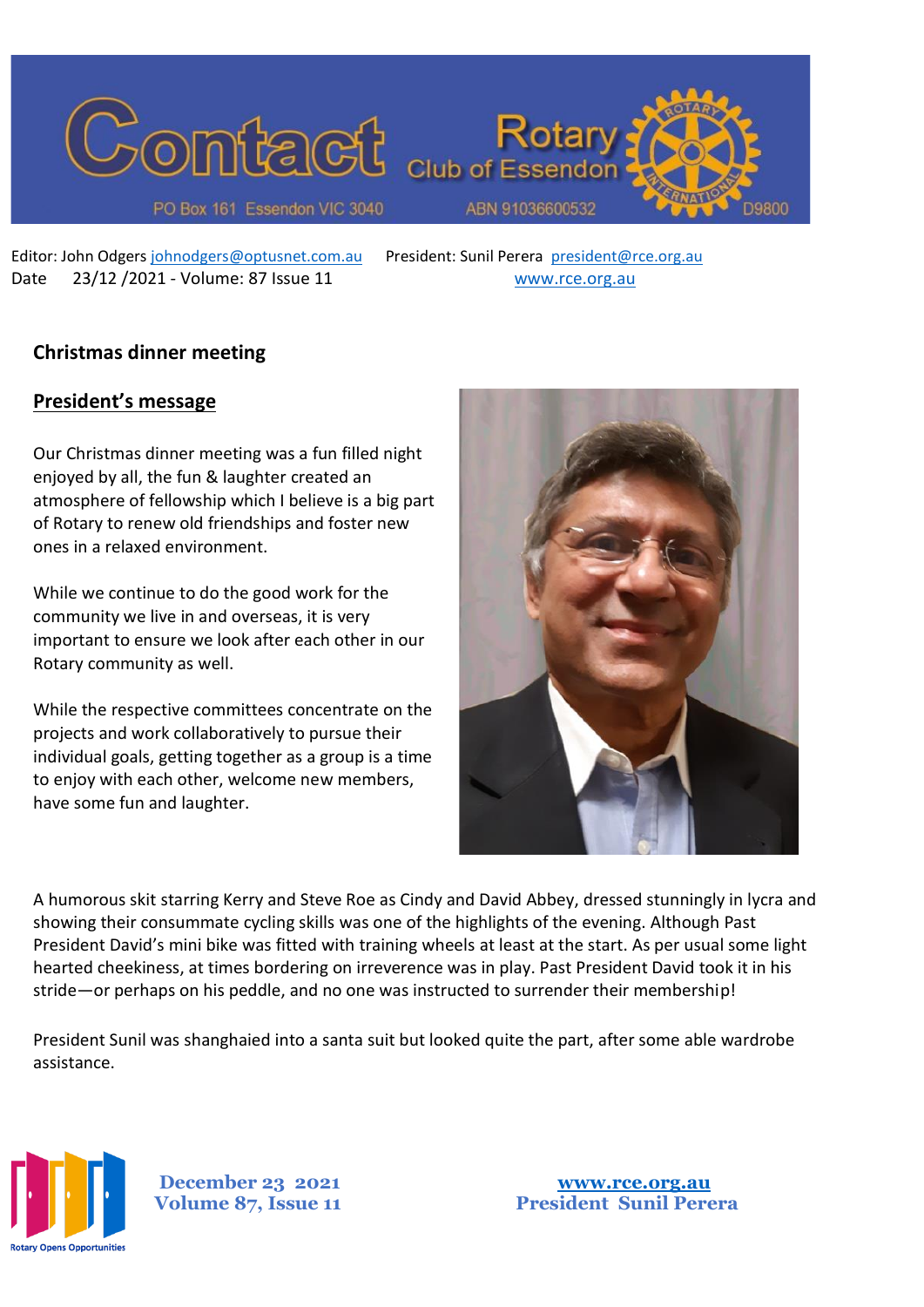









**December 23 2021 [www.rce.org.au](http://www.rce.org.au/) Volume 87, Issue 1**

**1 President Sunil Perera**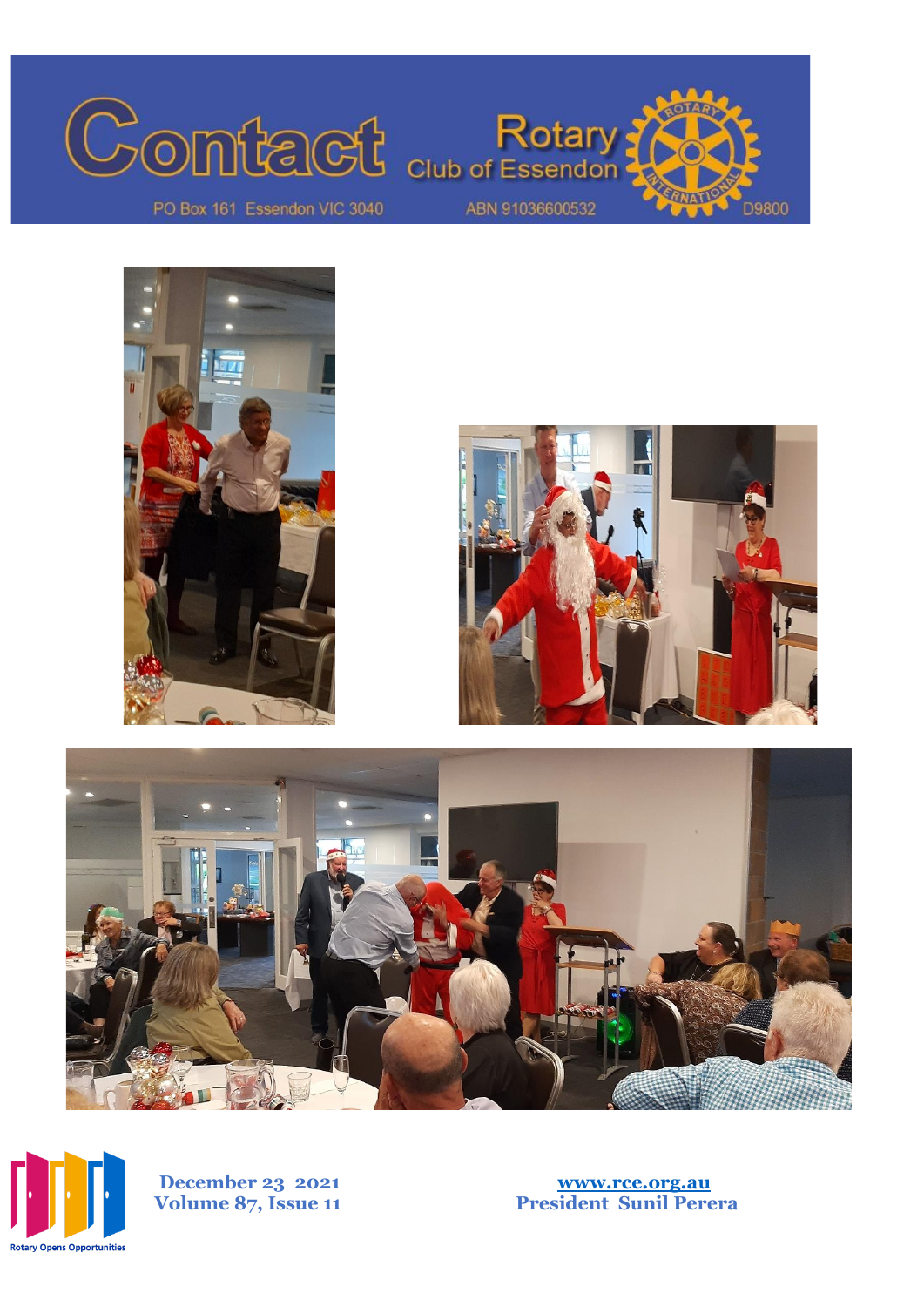

Kunal Mutreja was awarded a Royce Abbey Award for his enthusiastic and notable contribution to our Club. Past President David Abbey presented this significant award to Kunal.



Nola Spicer and Vera Maljevac updated the meeting on the St Vinnies market stall update . So far \$500 has been raised. Nola has successfully negotiated with Moonee Pond's Central management which has allowed the stall to operate on Saturday December 5 opposite Coles in Moonee Ponds Central. RCE Member are encouraged to drop by and may be buy something.

President elect Vera has provided a further update

*I* just would like to say thanks again for your assistance with the market stall last Saturday – great *teamwork!*

*A special thanks to Nola for initiating and planning this project.*

*We raised a total of \$911.45, which included items sold at our meetings prior to the market day. This amount will make a difference to Vinnies, especially at this time of the year. Enjoy your weekend.*



**December 23 2021 [www.rce.org.au](http://www.rce.org.au/)**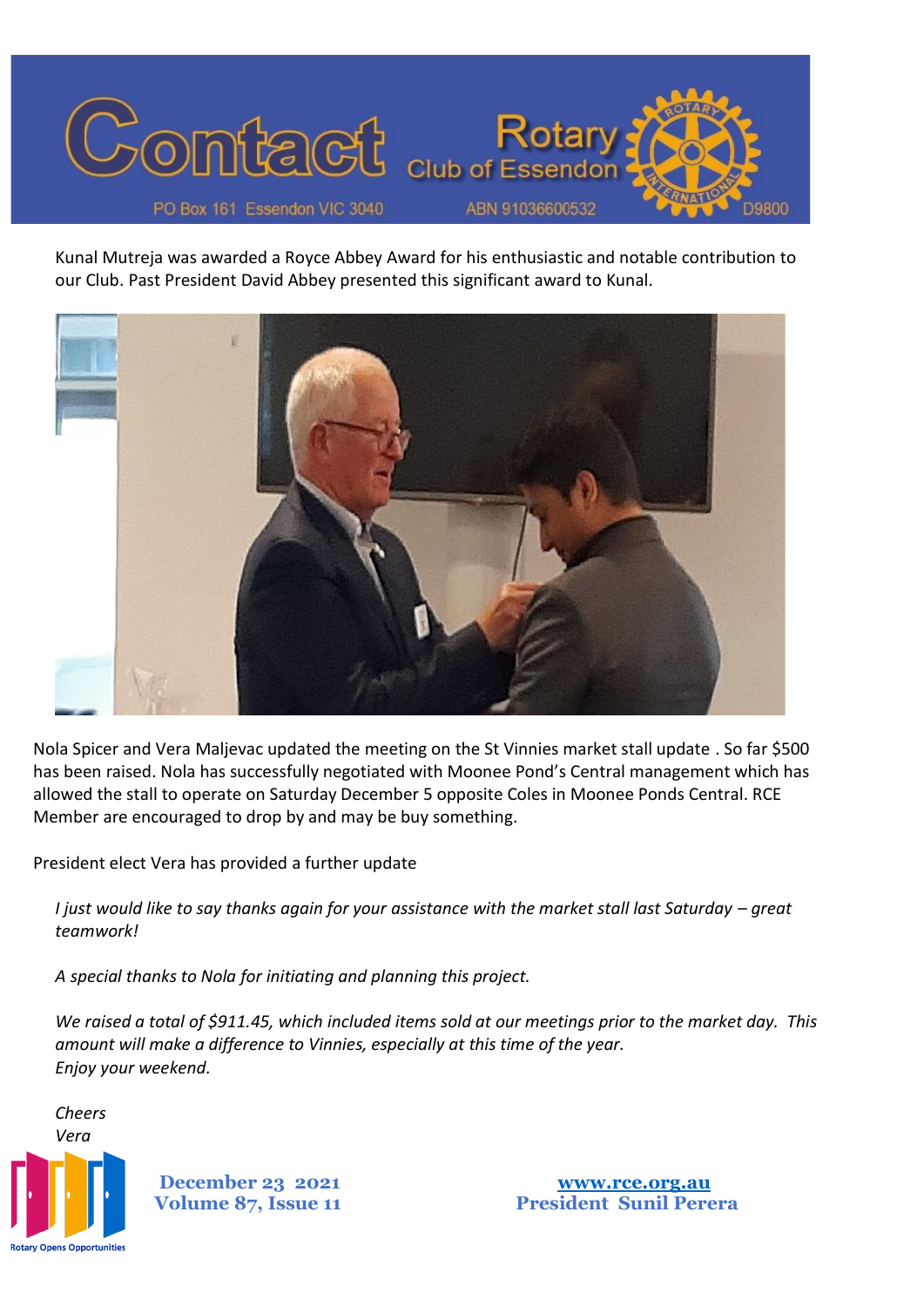



Hi John

Just letting you know that Cathy Nicou and I attended a presentation for Elder Abuse at the Crown Street Stables in Flemington as part of Moonee Valley's Senior's Week

# **Christmas breakfast meeting at Infinity on December 21 2021**

Twenty four members and guests attended this annual Christmas breakfast meeting that immediately precedes a Board meeting. Starting time was 7.30 am, with a scheduled end at 8.30 am. We almost made it!

The service was a bit ordinary, at least for some attendees but the mood was festive and President Sunil's brief words were apposite and festive.

Maria managed to auction off a set of six Stella Artois beer glasses for the huge sum of \$20. What's that old saying about no auction, no Rotary function?



**December 23 2021 [www.rce.org.au](http://www.rce.org.au/)**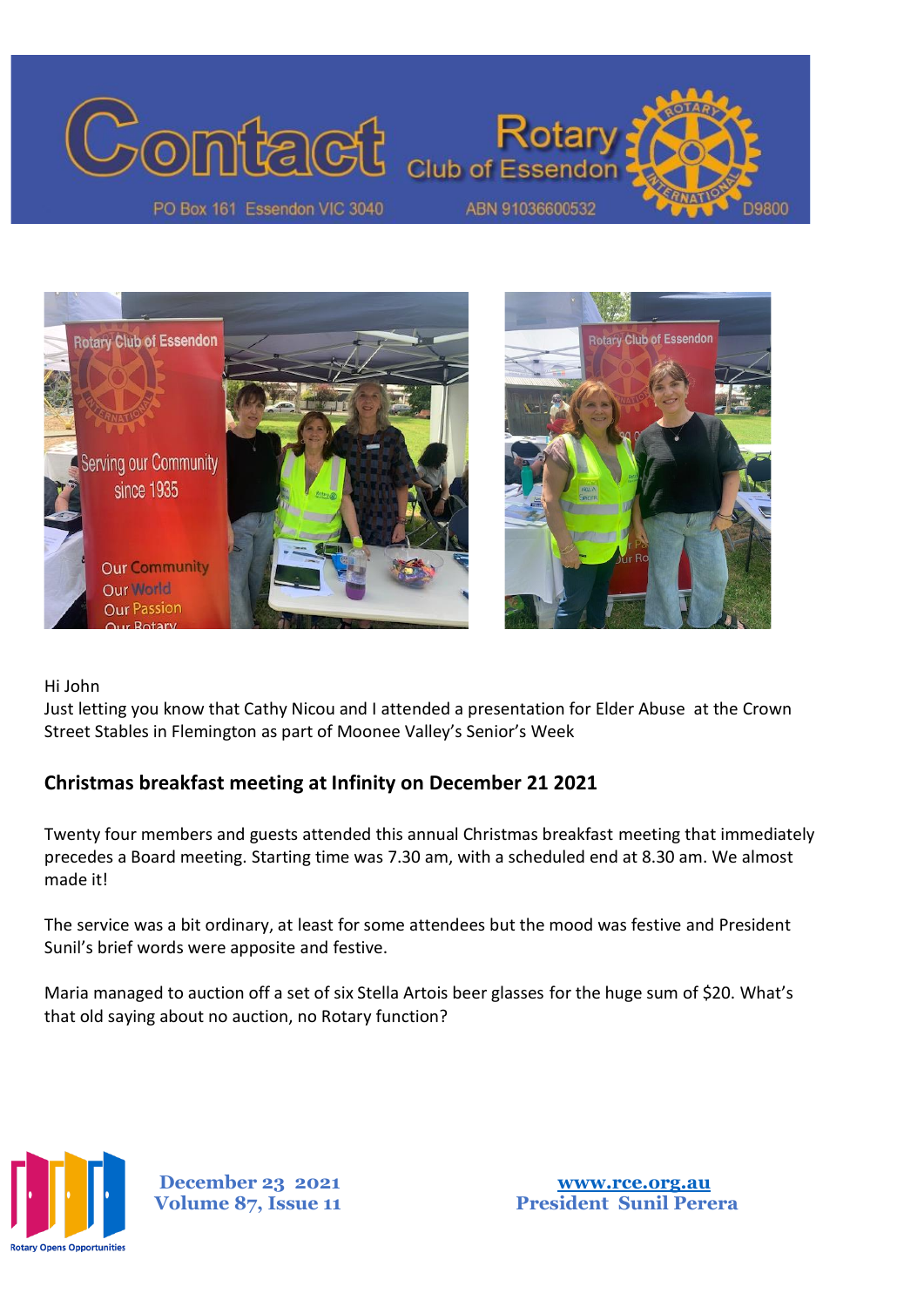

### **Upcoming events**

• **[Family Tennis day](http://portal.clubrunner.ca/6172/Event/fanily-tennis-day)**

KETC

Jan 30, 2022 2:00 PM – 6:00 PM

• **[Board meeting](http://portal.clubrunner.ca/6172/Event/board-meeting-20)**

Angler's Tavern

Feb 01, 2022 5:00 PM – 6:30 PM

• **[Days for Girls](http://portal.clubrunner.ca/6172/Event/days-for-girls)**

Anglers tavern

Feb 01, 2022 6:30 PM – 8:30 PM

# • **Rotary District 9800 Conference 2022**

Friday April 22 to Sunday April 24 in Albury See https://rotarydistrict9800.org.au/sitepage/districy-conference-albury-2022



Help yourself and help our Club by banking with Strathmore Community Bank. Take out a loan, term deposit or open a bank account and the club will receive up to \$500. **D**rop into the branch at 337 Napier Street, Strathmore or call

Manager David Porter on 9374-2607 for details

*Thank you to !!!* 



**December 23 2021 [www.rce.org.au](http://www.rce.org.au/)**